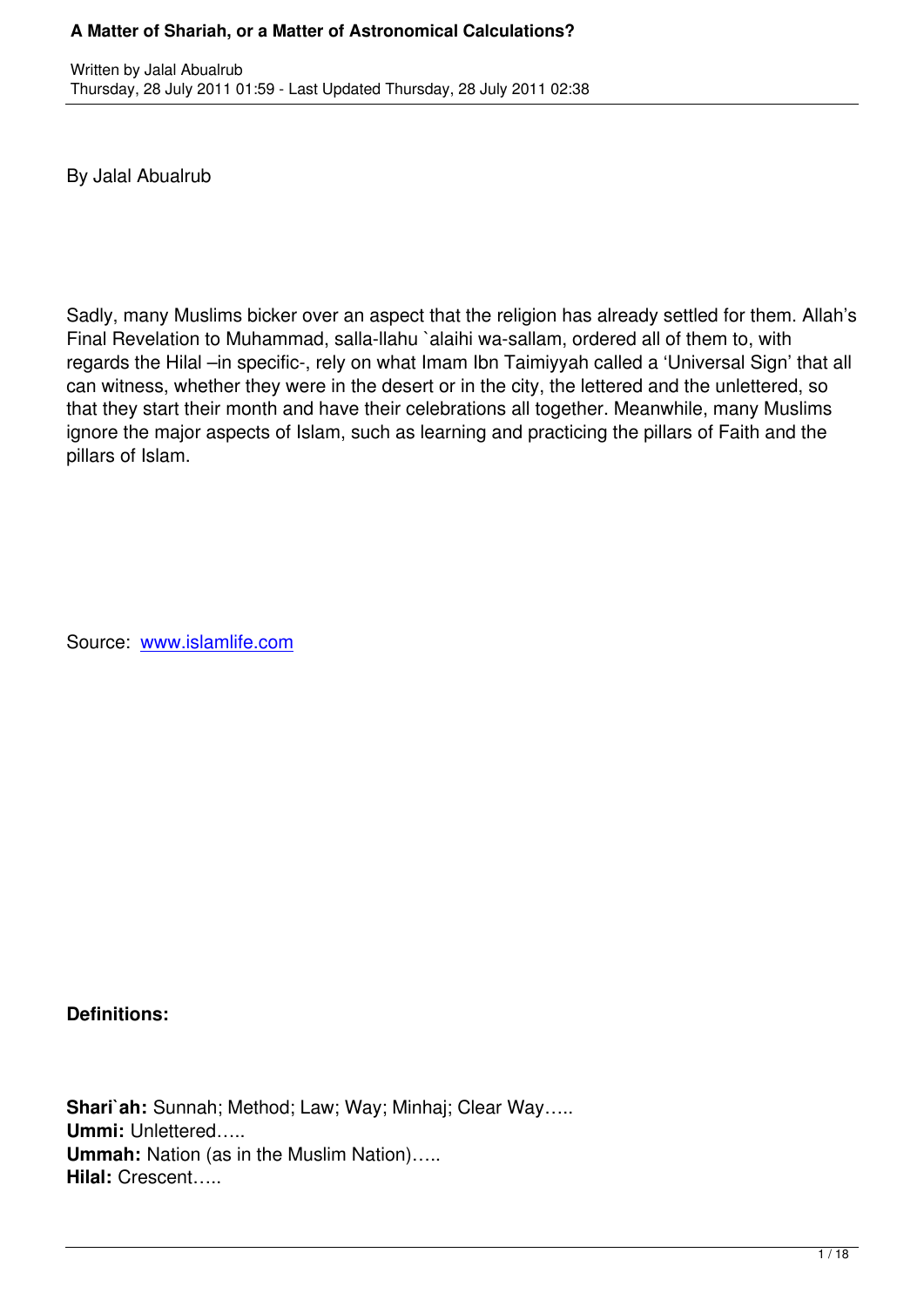Written by Jalal Abualrub Thursday, 28 July 2011 01:59 - Last Updated Thursday, 28 July 2011 02:38

**Ru`yah:** Sighting; seeing with the eye….. **Badr:** Full Moon….. **Hisab:** Calculations; Counting; Calculus….. **Hasib:** One who does counting or calculations….. **Kitabah:** Writing; Recording; Scribing….. **Mutafiqqihah:** Those with lesser knowledge, unqualified to discuss matters of Islamic Law….. **Shadh-dh:** A discredited opinion because it contradicts established facts….. **Ijma':** Consensus of the Prophet's companions (as Imam Ibn `Hazm stated)..... **Bid`ah:** Innovation (every innovation in religion is a sin: a Hadeeth collected by Muslim)….. **Fitnah:** Trials in life and religion….. **Munajjim:** Fortuneteller

## **Guidelines:**

**1. {Then We have put you (O, Muhammad DOODD DOODD DOODDDD DOODDDD a Shari'ah** (plain way of Our) **commandment** [legal ways and laws of Islâmic Monotheism)]. **So follow you that** (Islâmic Monotheism and its laws), **and follow not the desires of those who know not** }; [45:18]. **2. {Nor does he (Muhammad DODDD DODDD DODDDDD DODDDDDSpeak of (his own) desire.** 

## **It is only a Revelation revealed**

}; [53:3-4].

**3.** Al-Bukhari and Muslim reported that Allah's Final and Last Prophet and Messenger, Muhammad, salla-llahu `alaihi wa-sallam, said, "**Start fasting on seeing the crescent** (of Ramadan), **and give up fasting on seeing the crescent** (of Shawwal), **and if the sky is overcast** (and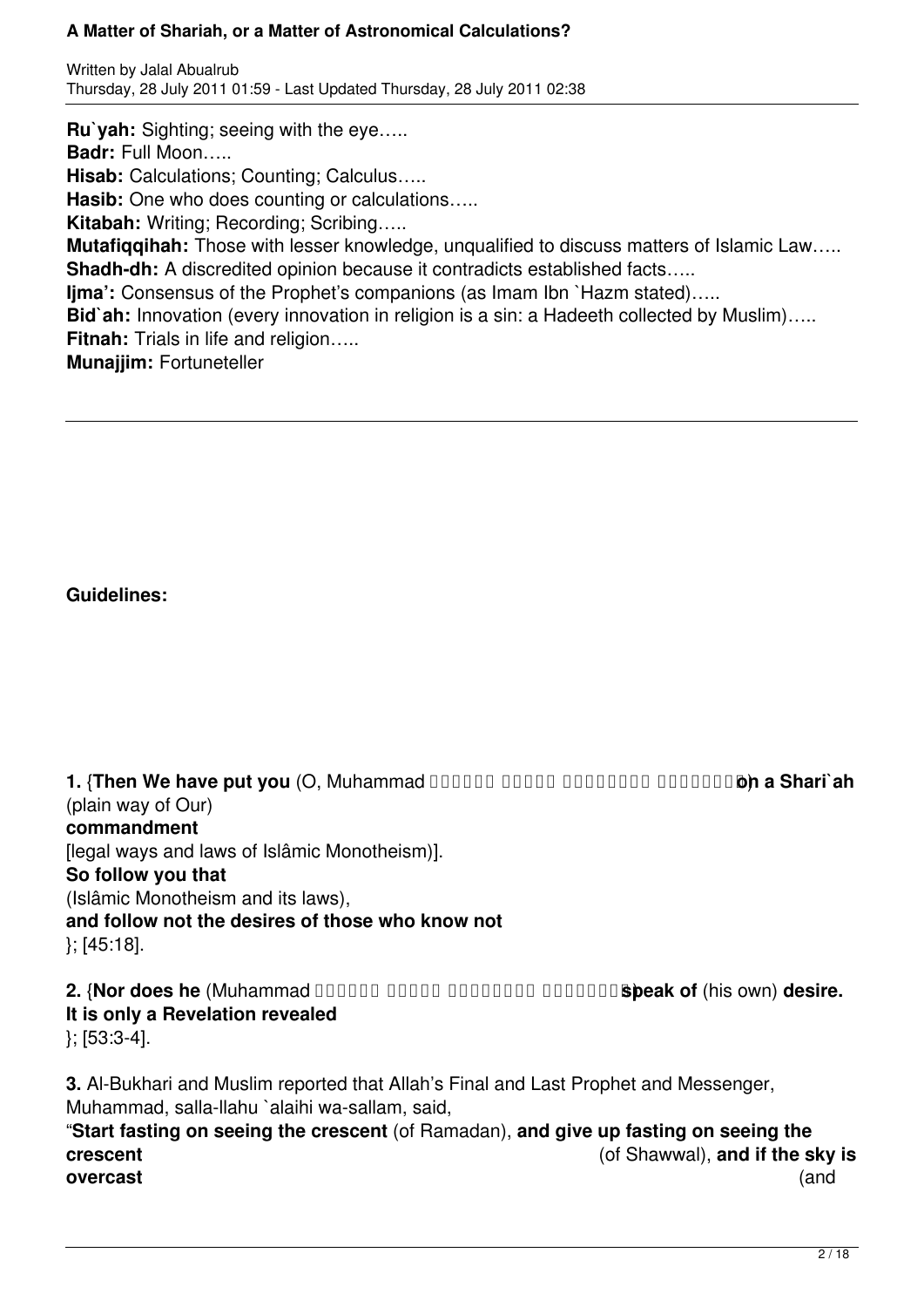Written by Jalal Abualrub Thursday, 28 July 2011 01:59 - Last Updated Thursday, 28 July 2011 02:38

### you cannot see it), **complete thirty days of Sha`ban.** "

**4.** Al-Bukhari and Muslim narrated that Allah's Final and Last Prophet and Messenger, Muhammad, salla-llahu `alaihi wa-sallam, said,

"**We are an Ummi** (unlettered) **nation; we neither Naktubu** (write; record), **nor Na`hsubu** (count; calculate).

**The month is like this and this, i.e. sometimes of 29 days and sometimes of thirty days.** "

**5.** The Prophet of Allah, salla-llahu `alaihi wa-sallam, accepted testimony from one man, who sighted the moon, and ordered Muslims to fast (Sahih Sunan Abi Dawud).

## **The Old/New Fitnah**

**Shaikh-ul-Islam, Imam Ibn Taimiyyah, died several centuries ago. (728H)** Among the vast treasures of Islamic knowledge that he left behind for all Muslims to benefit from, is that he discussed the **old/ new** annual **Fitnah** that divides Muslims regarding moon-sighting vs. astronomical calculations. **What he wrote on this topic is astoundingly contemporary, as if Ibn Taimiyyah is still living among us and witnessing the endless bickering between Muslims in the West, in specific, regarding when to start the Ramadhan and other religious seasons.**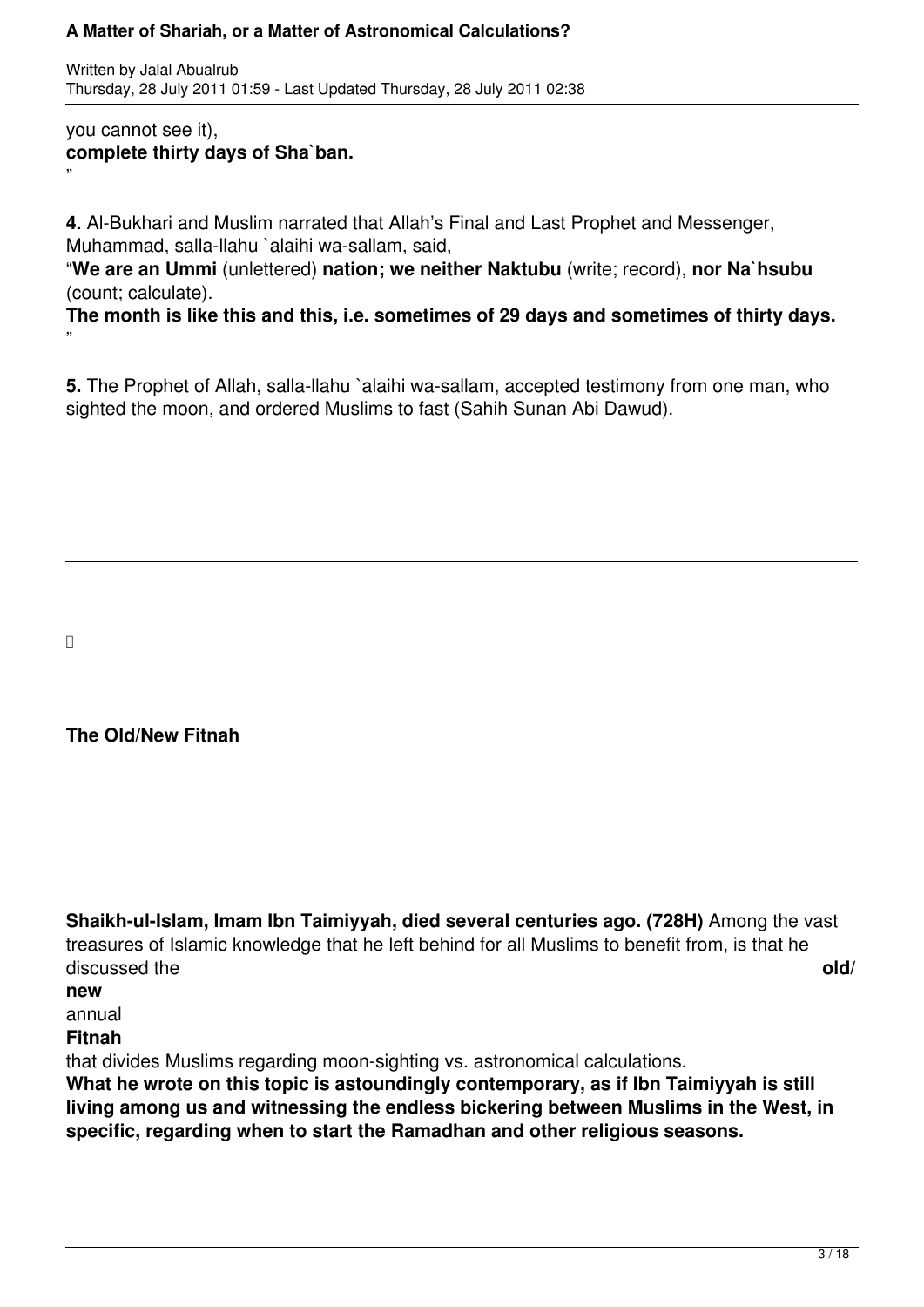## **Beneficial Reminders:**

**1.** 'Astronomical calculations' is an ancient type of 'knowledge'. The Arabs, as well as, the Persians, Indians, Greeks, Chinese and Egyptians excelled in the 'knowledge' of astronomy and astronomical calculations. **Read any book on the history of astronomy and you shall come to know the truth of our statement here.**

**2.** Currently, many Muslims who discuss this topic are utterly unaware of or about the vast knowledge mankind had about astronomy and astronomical calculations, both before and after Islam. The fact that the Prophet, salla-llahu `alaihi wa-sallam, mentioned the word **'Hisab'** is self-evident of the knowledge they had on it.

**3.** The Quran and Sunnah are a revelation from Allah, the All-Knower of the past, present and future. Even though Allah granted mankind knowledge in astronomy both before and after He sent Muhammad, salla-llahu `alaihi wa-sallam, as His Final and Last Prophet, He ordered Muslims to sight the Hilal, with their eyes.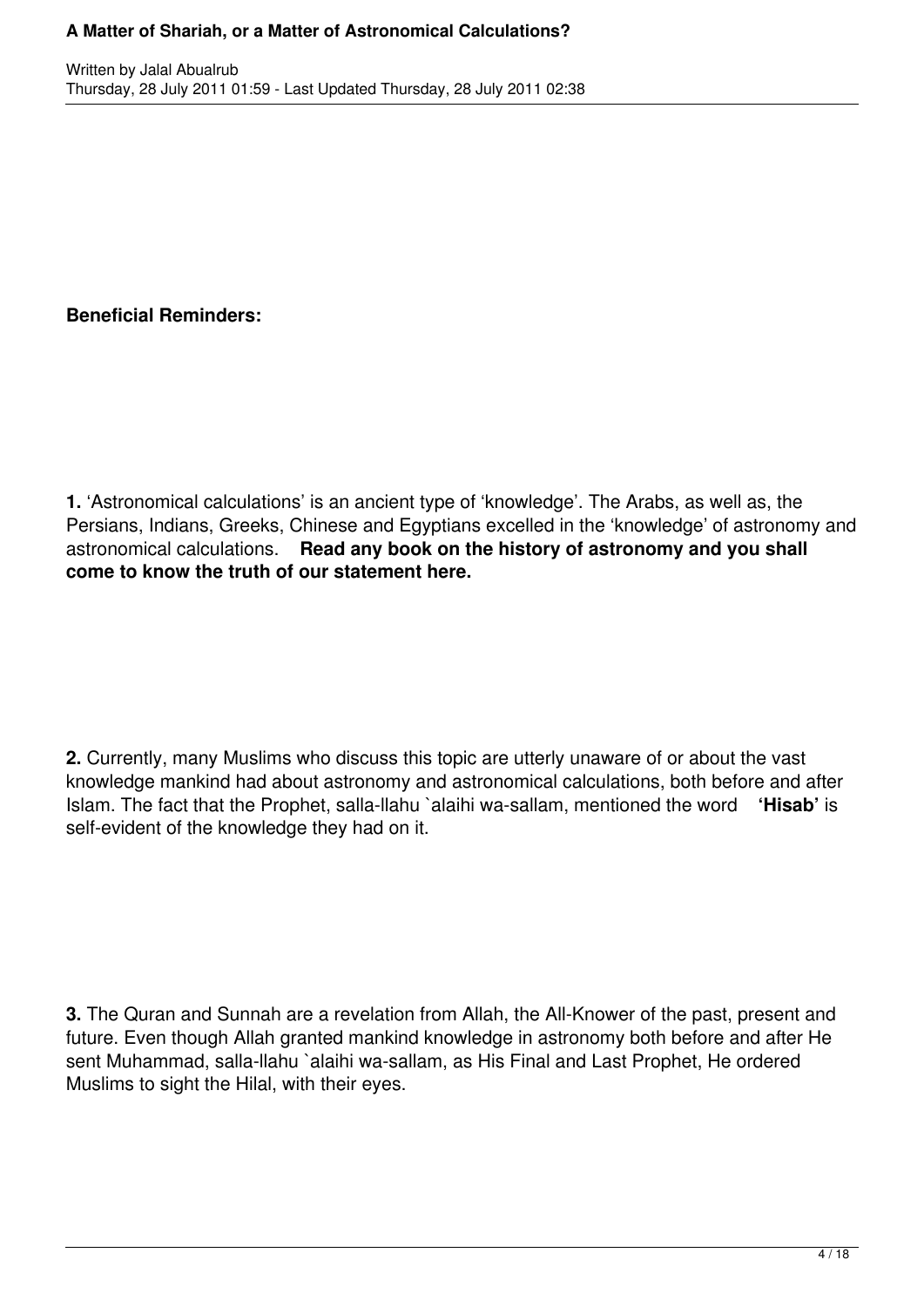**4. Shari`ah vs. Majority Rule:**

{**It is not for a believer, man or woman, when Allâh and His Messenger have decreed a matter that they should have any option in their decision. And whoever disobeys Allâh and His Messenger, he has indeed strayed into a plain error** }; [33:36].

**5.** We hereby challenge all those who disagree with this article to a debate on: "**Moon-Sighting: A Matter of Shari`ah or a Matter of Astronomical Calculation** ". I, Jalal Abualrub, can be reached at IslamLife@Gmail.Com

Here is a translation of some excellent words by Imam Ibn Taimiyyah which I present to every Muslim who seeks that which is better with Allah: attaining knowledge **before** saying or doing anything. We collected these words from Ibn Taimiyyah's,

**Fatawa**

.

, and his, **Letter on the Hilal** (Crescent).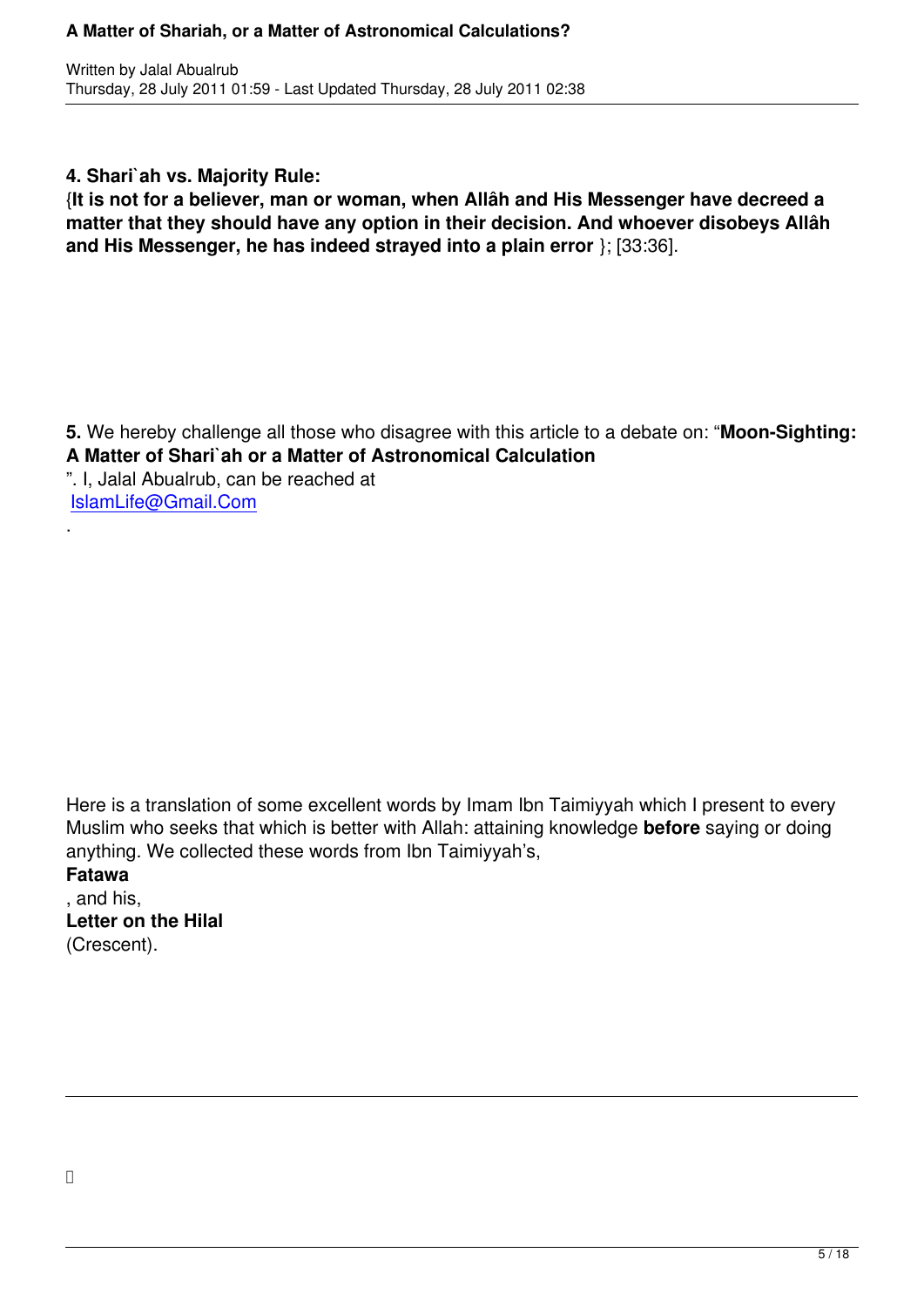**Imam Ibn Taimiyyah said**, "All thanks are due to Allah, Who sent the Book (Quran) down to His Slave and made it a source of clear guidance regarding everything and a reminder for people of correct understanding, and ordered us to abide by it since it is His Rope that is the firmest of all handle-holds; He guided us by it to the paths of guidance and the methods of correctness and stated in it that,

### {**It is He Who made the sun a shining thing and the moon as a light and measured out for it stages that you might know the number of years and the reckoning** }; [10:5].

I bear witness that there is no **Ilah** except Allah, Alone without partners, Lord of the lords, and that Muhammad is His Slave and Messenger who was sent with the concise speech, wisdom and **Fasla-l-Khitab** (sound judgment in speech and decision). May Allah's **Salat** (peace and mercy) be

on him (Muhammad, salla-llahu `alaihi wa-sallam) and on his family, an everlasting Salat that remains to the Day of Return (Day of Resurrection).

## **Amma Ba`du**

(Next): Allah has completed our religion for us, perfected His Favor on Us and has chosen Islam for us as our religion. He ordered us to follow His Straight Path and to avoid the paths that will deviate us from His Path…He commanded us to not be like those who divided and disputed [with each other] after the clear signs came to them. He told His Messenger that,

{**Verily, those who divide their religion and break up into sects** (all kinds of religious sects), **you**

ِ (َمَّلَوس ِهْيَلَع ُالله ىَّلَص Muhammad ,O(

**have no concern in them in the least** }; [6:159].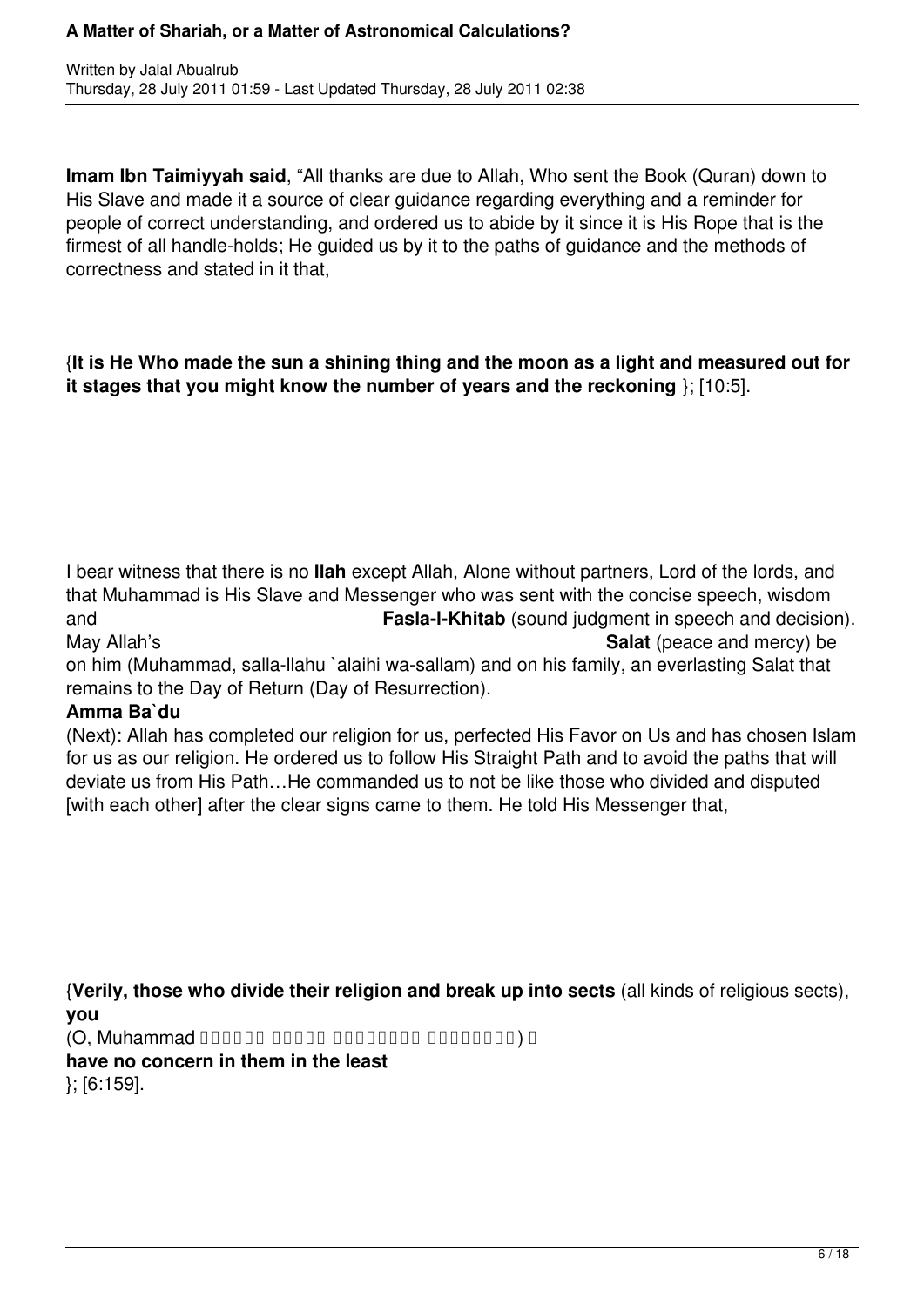Written by Jalal Abualrub Thursday, 28 July 2011 01:59 - Last Updated Thursday, 28 July 2011 02:38

He stated that He made him (Prophet Muhammad, salla-llahu `alaihi wa-sallam) on a **Shari`ah** (plain way) of the Commandment (Islamic Monotheism and its Laws) and ordered him to follow it and not follow the path of those who know not. He also said,

**{And We have sent down to you (O, Muhammad DODDDD DODDD DODDDDD DODDDD the Book**

(this Qur'ân) i

**n truth, confirming the Scripture that came before it and Mohaymin**

(trustworthy in highness and a witness)

**over it**

(old Scriptures).

**So judge among them by what Allâh has revealed, and follow not their vain desires, diverging away from the truth that has come to you. To each among you, We have prescribed a law and a clear way…If Allâh had willed, He would have made you one Ummah**

(nation),

**but that**

(He)

**may test you in what He has given you; so compete in good deeds. The return of you** (all)

**is to Allâh; then He will inform you about that in which you used to differ. And so judge**  $(you, O, Muhammad  $\Box$$ 

**among them by what Allâh has revealed and follow not their vain desires, but beware of them lest they turn you** 

(َمَّلَوس ِهْيَلَع ُالله ىَّلَص Muhammad ,O(

**far away from some of that which Allâh has sent down to you**

}; [5:48-49].

Allah ordered him (Muhammad, salla-llahu `alaihi wa-sallam) to not follow their vain desires diverging away from the truth that has come to him, even if it was a law or a method legislated for other prophets. This is because Allah has made for every prophet a way and a **Sunnah** (legal ways; law) and warned him (Prophet Muhammad, salla-llahu `alaihi wa-sallam) against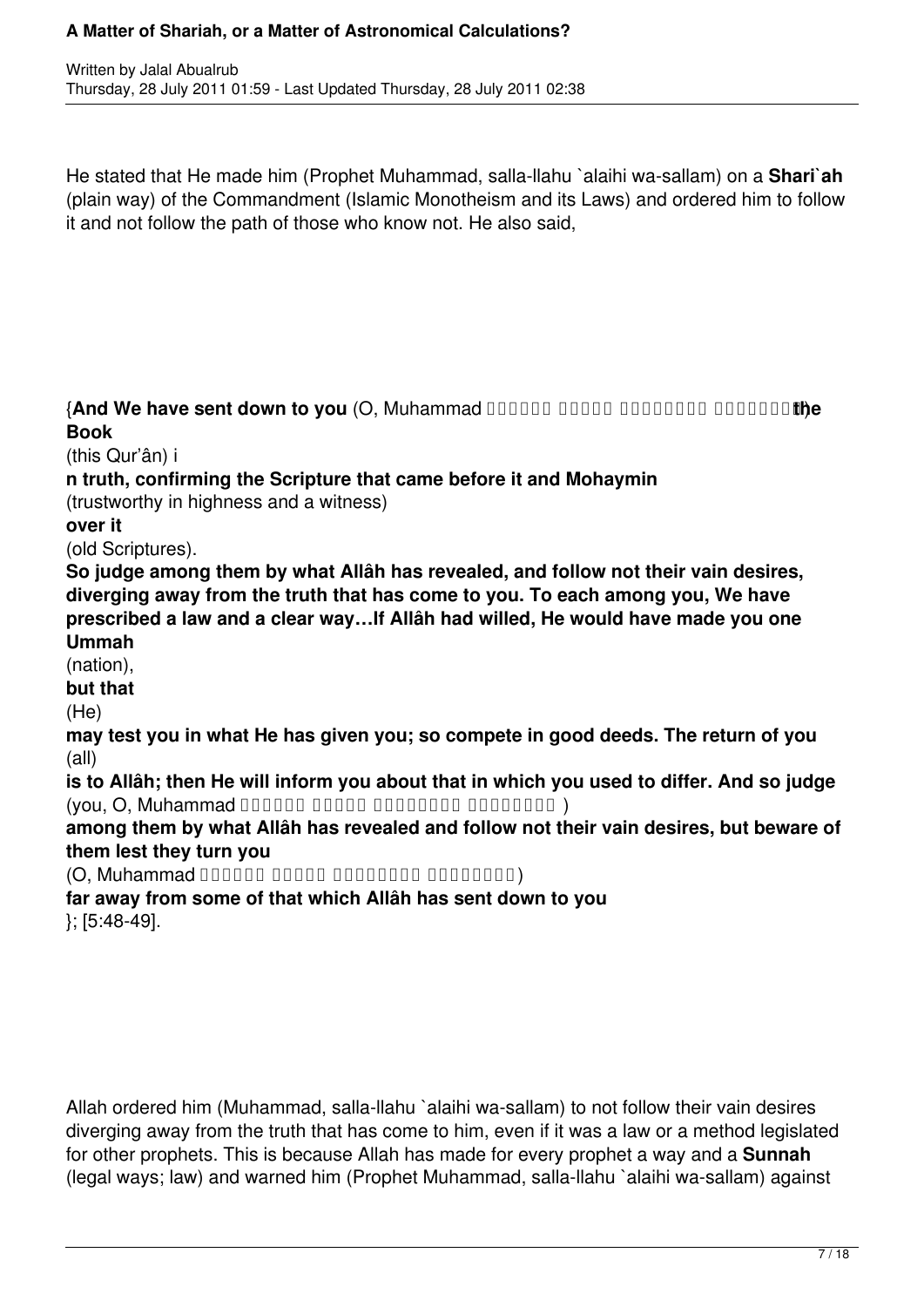Written by Jalal Abualrub Thursday, 28 July 2011 01:59 - Last Updated Thursday, 28 July 2011 02:38

allowing [those who follow their vain desires] to divert him from a part of what Allah had revealed to him. If this is the ruling with regards to what was a law for other prophets, then, what about what is not known if it was a part of any [earlier]

### **Shari`ah**

, especially the way of those who did not receive a Book (Divine Inspiration)? Allah ordered him (Prophet Muhammad salla-llahu `alaihi wa-sallam) and ordered us in various parts [of His Revelation] to follow that which was sent down to us, not that which contradicts it, by saying,

{**Alif Lâm Mîm Sâd**. [These letters are one of the miracles of the Qur'ân and none but Allâh (Alone) knows their meanings.] (This is the) **Book** (the Qur'ân) **sent down unto you** (O,  $Muhammad$  00000 00000 0000000 0000000), **so let not your breast be narrow therefrom, that you warn thereby; and a reminder unto the believers.**  $[Say (O, Muhammad 1111111111100]$   $[111111010111110110111100]$  to these idolaters (pagan Arabs) of your folk:] **Follow what has been sent down unto you from your Lord** (the Qur'ân and Prophet Muhammad's Sunnah), **and follow not any Auliyâ'** (protectors and helpers who order you to associate partners in worship with Allâh), **besides Him** (Allâh). **Little do you remember!** }; [7:1-4].

Further, Allah described the condition of those who inherited the Book and defied it as compared to those who held fast to it, by saying,

{**Then after them succeeded an** (evil) **generation, which inherited the Book, but they chose** (for themselves) **the goods of this low life** (evil pleasures of this world) **saying**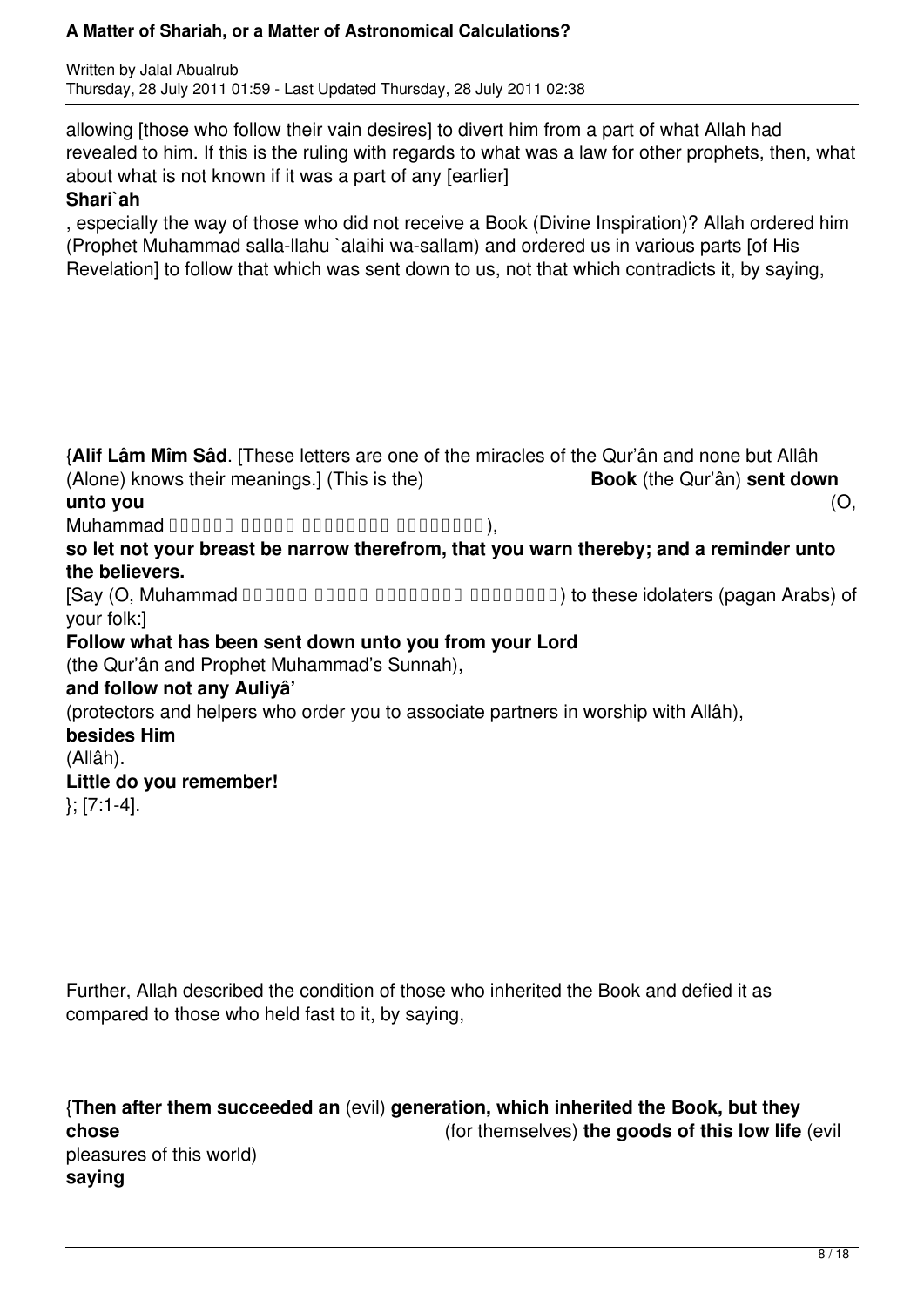Written by Jalal Abualrub Thursday, 28 July 2011 01:59 - Last Updated Thursday, 28 July 2011 02:38

(as an excuse): "(Everything) **will be forgiven to us." And if** (again) **the offer of the like** (evil pleasures of this world) **came their way, they would** (again) **seize them** (would commit those sins). **Was not the covenant of the Book taken from them that they would not say about Allâh anything but the truth? And they have studied what is in it** (the Book). **And the home of the Hereafter is better for those who are Al-Muttaqûn** (the pious). **Do not you then understand? And as to those who hold fast to the Book** (i.e. act on its teachings) **and perform As-Salât** (Iqâmat-as-Salât), **certainly We shall never waste the reward of those who do righteous deeds** }; [9:169-170]…

…The Prophet, salla-llahu `alaihi wa-sallam, has foretold that this **Ummah** (Muslims) will follow the ways of those who came before them (i.e., Christians, Jews, Fire-Worshippers), so completely, just like the feathers of the arrow are perfectly aligned, that if they enter the den of a mastigure (a type of lizard), they (Muslims) will enter it after them. Consequently, there will be among Muslims those who change the words [of Allah and His Messenger] from their proper places, by changing the meaning of the Book [of Allah, the Quran] and the **Sunnah**

[of His Prophet] with regards to that which Allah has foretold or commanded…

…I wrote this introduction because of what I witnessed of the people during the month of the Fast as well as in other months that, among them are those who listen to what some of the ignorant people of **Hisab** (calculations) say that, the moon can or cannot be sighted. These people build on this stance [that they take] aspects that touch their inward or both their inward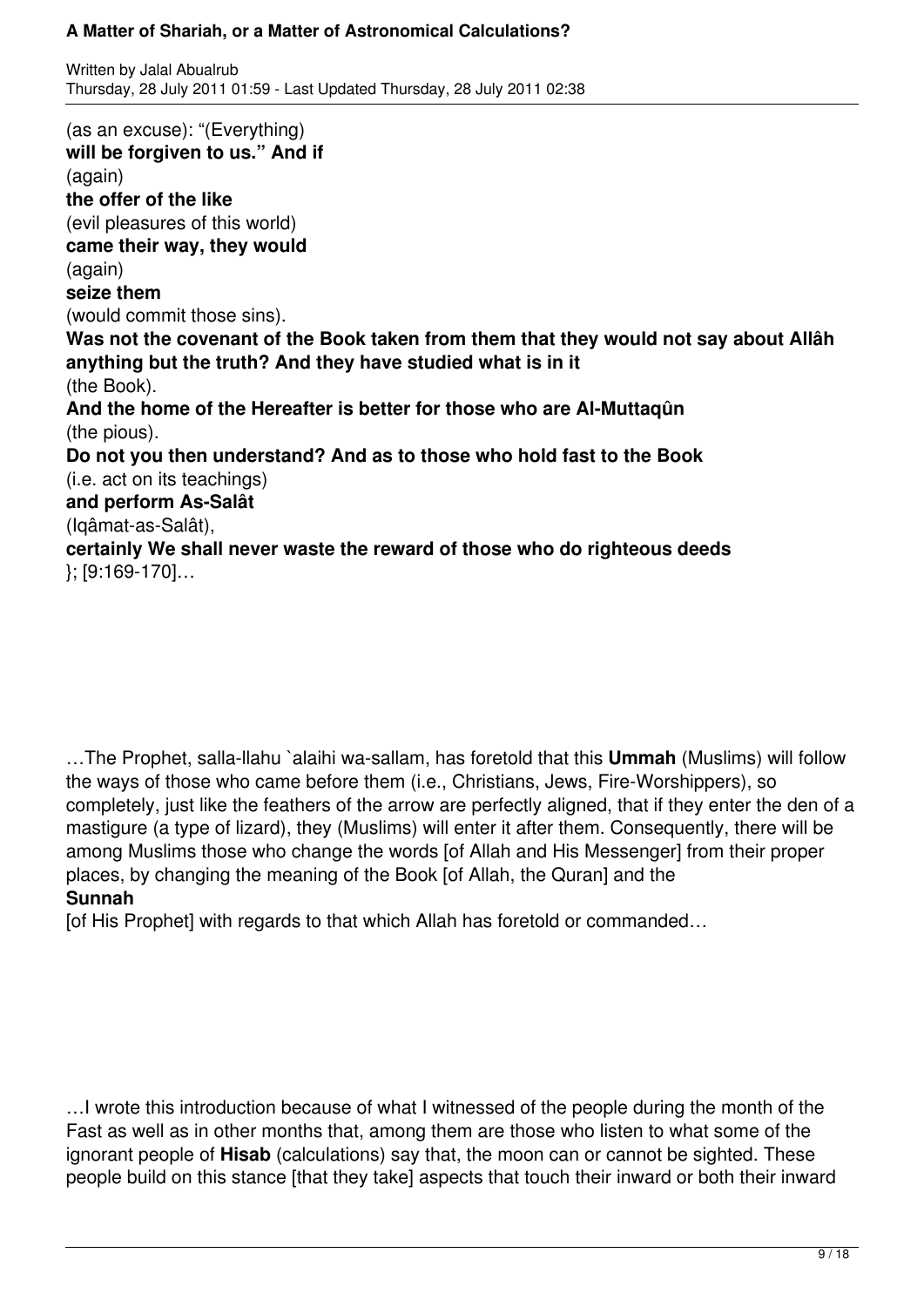Written by Jalal Abualrub Thursday, 28 July 2011 01:59 - Last Updated Thursday, 28 July 2011 02:38

and outward being so much so that I have heard that some judges (or leaders) will reject the testimony of a number of trustworthy witnesses [who sighted the moon] relying on the statement of the **Hasib** (who calculates), **Jahil**(ignorant) **Kadhib** (liar) who claims that it (the moon) can or cannot be seen. Thus, they (the judges described here) become among those who reject the truth after it has been made clear to them. He (this type of judge) may even accept testimony from those who are not trustworthy (i.e., such as the

## **Kuffar**

, who may soon replace Muhammad's Sunnah as the ultimate authority on when Muslims can start their Ramadhan and when they can have their

#### **`Eed**

, deciding for Muslims –in advance- when to fast and when to break the fast). Thus, this judge becomes among those who listen to falsehood…Wicked judges accept false statements from witnesses and tale tellers who, otherwise, are not among those whose statement or news is to be accepted…Some of them (wicked judges) do not [totally] agree with what the

## **Munajjim**

(who, in this case, says the moon can or cannot be seen) says, whether inwardly or outwardly. Yet, he has misgivings in his heart regarding this topic and a strong doubt, because he trusts him (the

## **Munajjim**

) [on one hand], yet, knows that the

## **Shari`ah**

did not consider this aspect (astronomical calculations). This is especially the case if this person (wicked judge) has learned some knowledge on

## **Hisab**

(calculations) about the two bright objects, i.e., about the two cylinders (the sun and the moon) being in conjunction with each other and about them when they part with each other by so many degrees, and also [gained some knowledge about] how the new moon occurs, how it becomes full (

## **Badr**

) and how eclipse happens, either a lunar or a solar eclipse. Consequently, [this wicked judge who does not totally believe in what fortunetellers say ends upl upholding the judgment of the

## **Hasib**

(who does astronomical calculations),

## **Kadhib**

(liar) who is ignorant in sighting (i.e. as prescribed by the

## **Shari`ah**

). As for those who engage in

## **Hisab**

(astronomical calculations) and follow the positions and movements of the heavenly objects, who may give a correct report in this regard, they may be contradicted [rightfully or wrongly] by the ignorant who are unlettered, who may belong to the faith…since they witness them (those who do

## **Hisab**

) defy the religion [regarding that aspect which the

## **Shari`ah**

has settled] by using calculations instead of visual sighting and by believing in the favorable or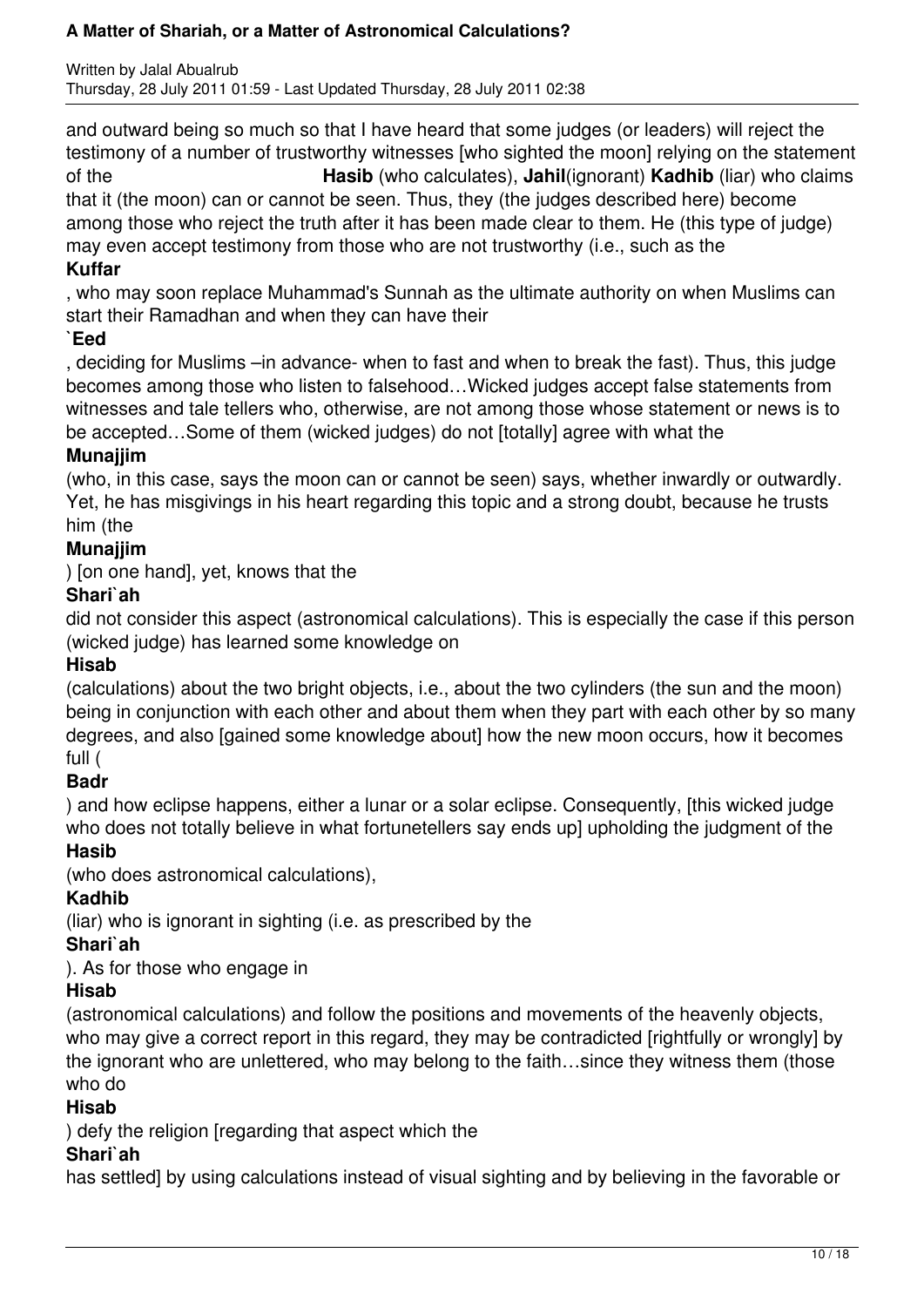Written by Jalal Abualrub Thursday, 28 July 2011 01:59 - Last Updated Thursday, 28 July 2011 02:38

unfavorable effects of the stars. Thus, when they see them (i.e., see those who do **Hisab**

) engage in this type of behavior, which is prohibited in the religion, they reject everything they say [whether true or false]…Yet this type of people (i.e. the ignorant) are better off in the religion than the first type (who do `Hisab): they reject a part of truth due to their ignorance and having the wrong interpretation; but they do not change a part of the foundation of Islam. [In contrast,] the first type [who do

## **Hisab**

] may end up changing Islam.

## **This is because we know as an established fact of the religion of Islam that, with regards to the Hilal of the Fast, Hajj, Iddah**

(prescribed lunar period before a divorced woman can remarry),

## **Ilaa**

({

## **Those who take an oath not to have sexual relation with their wives must wait for four months...**

}; [2:226])

## **and other aspects of the Islamic law that are connected to the Hilal, it is not allowed to follow the news of the Hasib that the Hilal can or cannot be seen.**

There are many narrations collected from the Prophet, salla-llahu `alaihi wa-sallam, asserting this aspect. Further, Muslims have agreed on this. There is no reported difference [between respected scholars] with regards to this aspect whether before or during this time, except that some

## **Mutafiqqihah**

(i.e., who have lesser knowledge) who came after the third hundred [of

## **Hijrah**

] claimed that if the

## **Hilal**

(new moon) was shielded from sight, then, it is allowed for the

## **Hasib**

(i.e. who does astronomical calculations) himself to follow the

## **Hisab**

(astronomical calculations) and fast, if

## **Hisab**

has indicated that sighting the moon is possible; otherwise, he does not fast. This statement, even though tied to the moon being shielded from sight and only for the

## **Hasib**

to use, is a

## **Shadh-dh**

(rejected) opinion that is contrary to the

## **Ijma'**

that preceded it and which contradicts it. As for doing this (i.e., fasting if

## **Hisab**

says the moon can be sighted and not fasting if

## **Hisab**

says otherwise) when the moon is not shielded from sight or regarding it as a valid implication of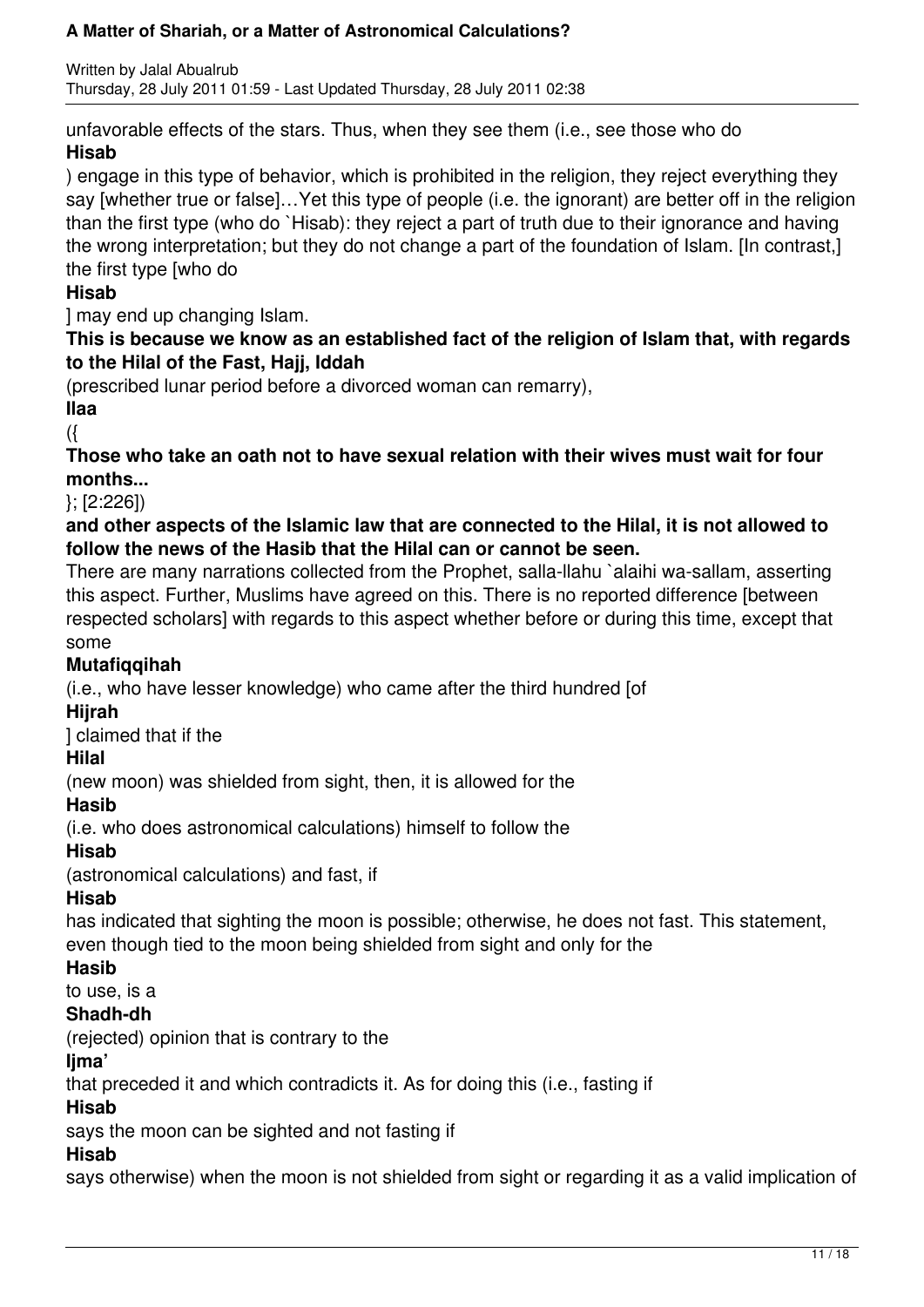Written by Jalal Abualrub Thursday, 28 July 2011 01:59 - Last Updated Thursday, 28 July 2011 02:38

the general ruling (i.e., "

#### **Start fasting on seeing the crescent**

", which the scholars said is a general ruling for the entire

#### **Ummah**

), then no Muslim has said this [so far]."

 $\Box$ 

**Imam Ibn Taimiyyah also said** these words in his, **Fatawa**, "Our **Ummah** (Muslims) is not like the People of the Scripture who do not memorize their Holy Books by heart. Rather, if all copies of the Quran vanished, the Quran would still be kept in the hearts of the **Ummah**

# . Hence, Muslims are an

## **Ummi Ummah**

from this perspective, after the Quran was revealed and memorized by heart. The Sahih [collections of al-Bukhari and Muslim] reported that Abdullah Ibn Umar said that, the Prophet, salla-llahu `alaihi wa-sallam, said,

"**We are an Ummi nation; we neither Naktubu** (write; record), **nor Na`hsubu** (count; calculate). **The**

**month is like this and this, i.e. sometimes of 29 days and sometimes of thirty days.** "

Note that he, salla-llahu `alaihi wa-sallam, did not say, 'We cannot read a book or memorize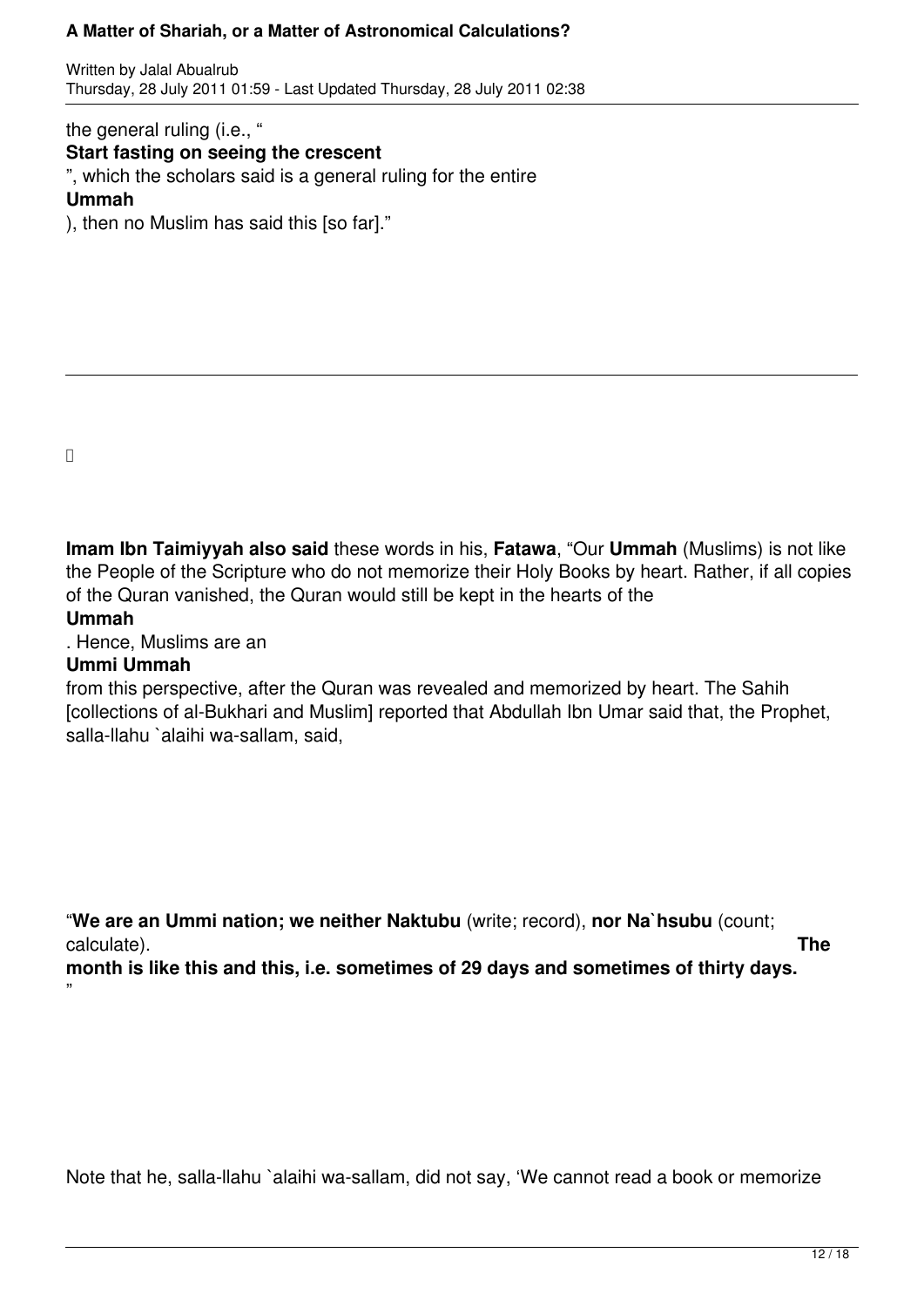Written by Jalal Abualrub Thursday, 28 July 2011 01:59 - Last Updated Thursday, 28 July 2011 02:38

(especially since many companions knew how to read, write, count and memorize).' Rather, he said, '**We do not write or count**', i.e., our religion does not need to be recorded and calculated for as is the case with the People of the Scripture who know the timings of their fast and breaking the fast [and other religious activities] by using records and calculations. Thus, their religion is tied to books, which if they disappear, they would not know their religion. This is why most of the people of **Sunnah** memorize the Quran and **Hadee th** ,

more so than those among the people of **Bid`ah** who do so. People of **Bid`ah**

are similar to the People of the Scripture in some ways. The Two Sahihs stated that the Prophet, salla-llahu `alaihi wa-sallam, said,

'**You will follow the wrong ways, of your predecessors so completely and literally, just as the two feathers of an arrow are perfectly aligned, that if they should go into the hole of a mastigure, you too will go there.** '

They said, 'O, Allah's Prophet! Do you mean the Jews and the Christians?" He replied,

'**Whom else?'**"

**Muslims Did What the Prophet Said They Would Do**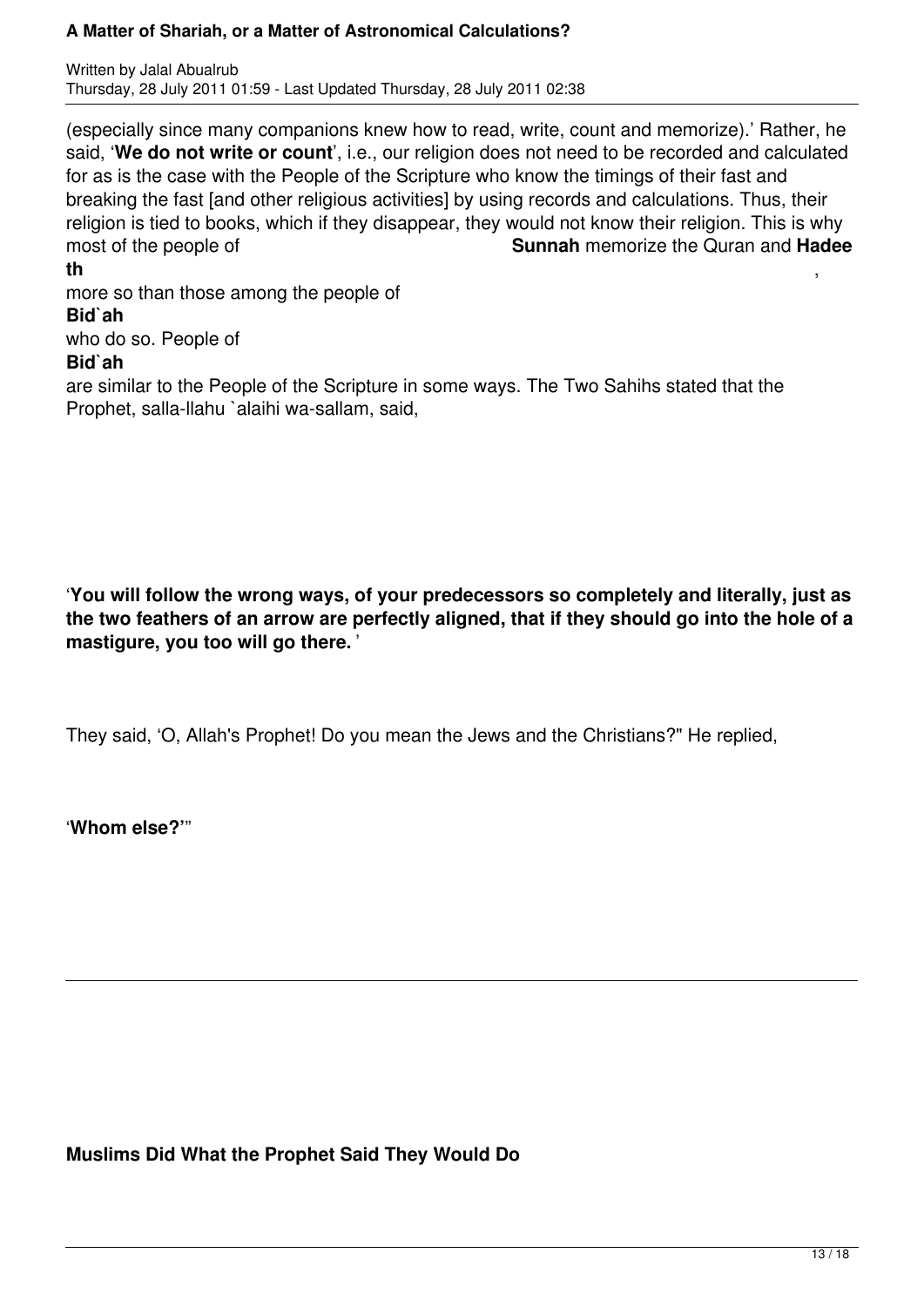## **Kafir Astronomers Deciding for Muslims When to Fast; Ru`yah Almost Abandoned**

Sadly, many Muslims bicker over an aspect that the religion has already settled for them. Allah's Final Revelation to Muhammad, salla-llahu `alaihi wa-sallam, ordered all of them to, with regards the Hilal –in specific-, rely on what Imam Ibn Taimiyyah called a 'Universal Sign' that all can witness, whether they were in the desert or in the city, the lettered and the unlettered, so that they start their month and have their celebrations all together. Meanwhile, many Muslims ignore the major aspects of Islam, such as learning and practicing the pillars of Faith and the pillars of Islam.

What was meant for them to be a wonderful experience that they all can share, regardless of the location and degree of education, they take away from the eye and give it to those who use astronomical calculations. What happened to the Prophet's specific instruction to not use Hisab? Just add it to the ever growing list of consistent defiance of the Sunnah that Allah revealed to His Prophet, salla-llahu `alaihi wa-sallam. One should ask himself this question: when the Prophet, salla-llahu `alaihi wa-sallam, said this Hadeeth about Hisab, this being a matter of the religion, did not Allah know that in the future, mankind will be able to see the moon around the clock? Still, Allah revealed this clear, plain Hadeeth wherein the matter of the Hilal is entrusted to the eye, not made a monopoly between the educated.

Finally, if one reads the horrific differences between those who calculate just about this coming Eed, one will further know the error of the Hisab method. Just compare the various calendars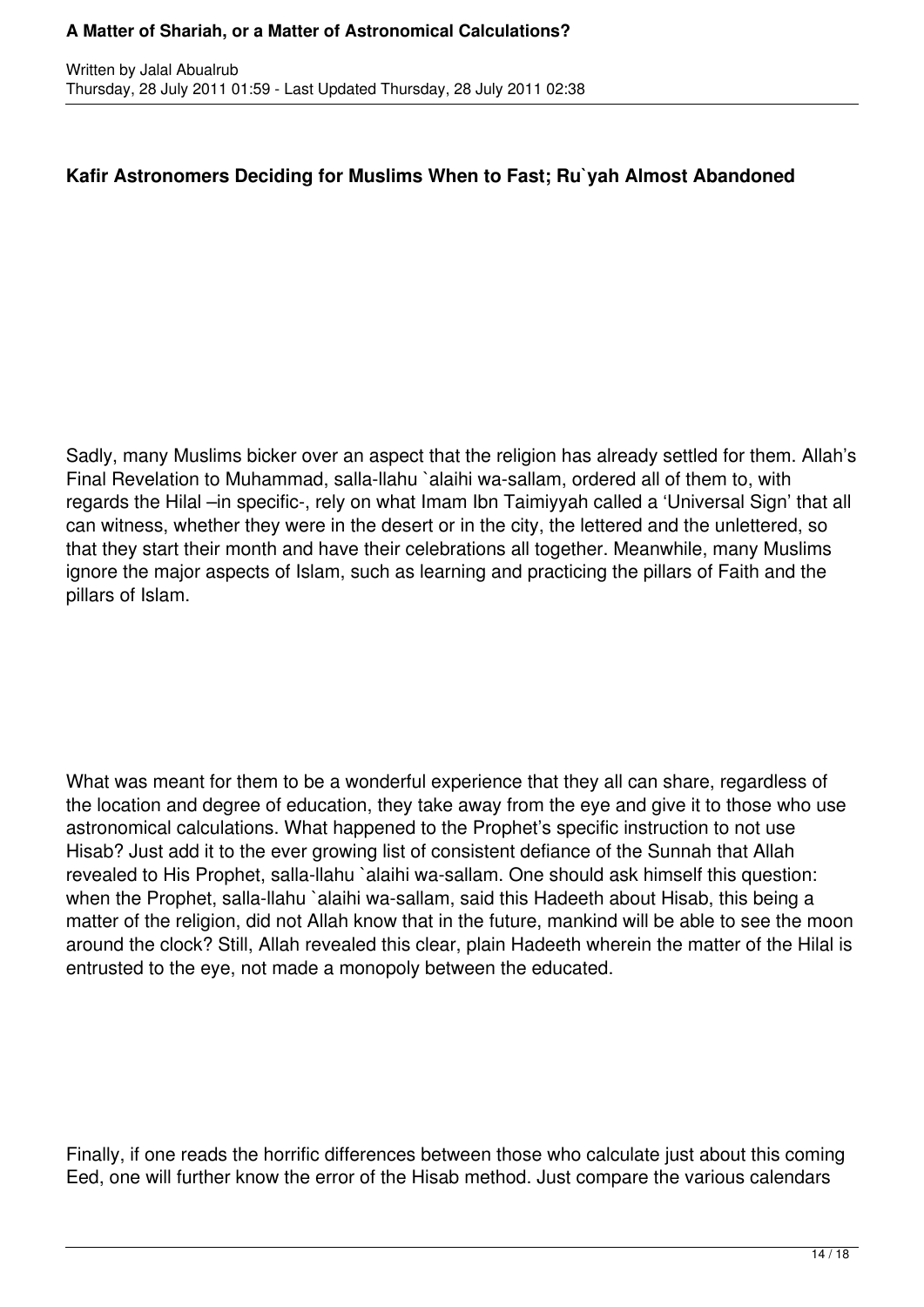they use and the decision issued by various 'Astronomical Societies' about when the new moon for Shawwal will be.

May Allah save us from error and make us among those who follow Muhammad, salla-llahu `alaihi wa-sallam, in all that Allah has revealed to him, without exception.

**Jalal Abualrub**

Source: http://www.islamlife.com/readarticle.php?article\_id=1

## **Allaah (ta'aalaa) says:**

If anyone contends with The Messenger even after guidance has been plainly conveyed to him, and follows a path other than that of The Believers (i.e. the companions), We shall leave him in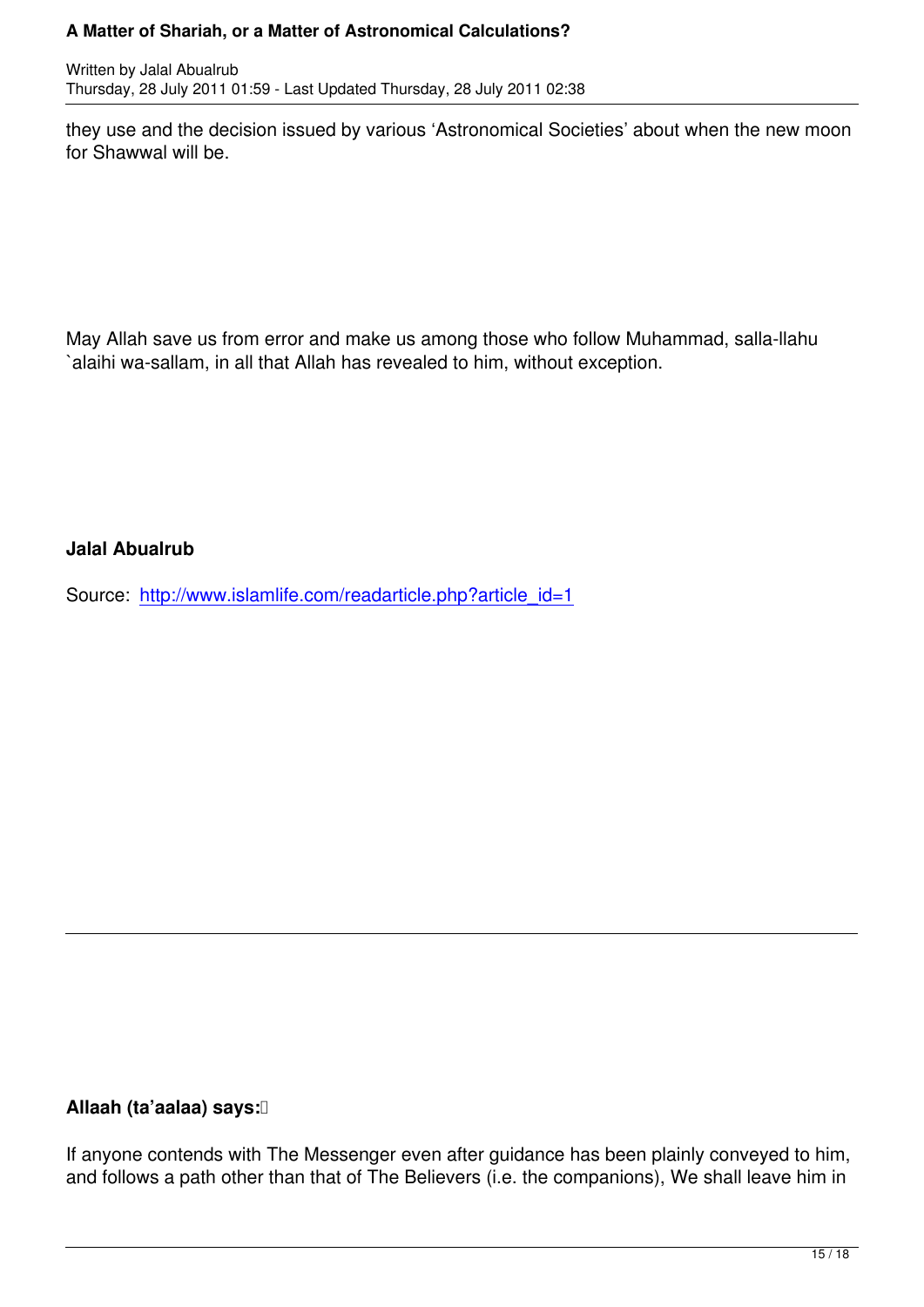Written by Jalal Abualrub Thursday, 28 July 2011 01:59 - Last Updated Thursday, 28 July 2011 02:38

the path he has chosen, and land him in Hell, what an evil refuge! (An-Nisa 4:114)

But no, by your Lord, they can have no Faith, until they make you (O Muhammad) judge in all disputes between them, and find in themselves no resistance against your decisions, and accept (them) with full submission. (An-Nisa 4:65)

The only saying of the faithful believers, when they are called to Allâh (His Words, the Qur'ân) and His Messenger, to judge between them, is that they say: "We hear and we obey." And such are the prosperous ones (who will live forever in Paradise). (An-Nur 24:51)

O you who believe! Obey Allâh and obey the Messenger (Muhammad), and those of you (Muslims) who are in authority. (And) if you differ in anything amongst yourselves, refer it to Allâh and His Messenger, if you believe in Allâh and in the Last Day. That is better and more suitable for final determination. (An-Nisa 4:59)

And let those who oppose The Messenger's commandment (i.e. his Sunnah legal ways, orders, acts of worship, statements, etc.) beware, lest some Fitnah (disbelief, trials, afflictions, earthquakes, killing, overpowered by a tyrant, etc.) befall them or a painful torment be inflicted on them. (An-Nur 24:63)

## **The Messenger of Allaah said:**

"Let me not find none of you reclining on his bed, the order comes to him on an affair which I am commanded to do or not to do, he says: 'I do not know, whatever is found in the Book of Allah, we follow. " (Tirmithi). According to another report: "What is found in The Book of Allah as 'Haram' we pronounce it 'haram' (forbidden). Surely, I am given The Qur'an and its example with it.' Yet, according to another report: "What the Messanger of Allah has forbidden, Allah has prohibited it. "

"He who turns away from my Sunnah is not from me." (Al-Bukhaari, Muslim, an-Nasa'i)

"All of my Ummah will enter Paraside except those who refuse." It was said, "Who will refuse?" He replied, "Whoever obeys me enters Paradise and whoever disobeys me has refused." (al-Bukhaari)

"I have left you upon clear guidance. Its night is like its day. No one deviates fromit after me, except that he is destroyed." (Ahmad Ibn Maajah, al-Hakim)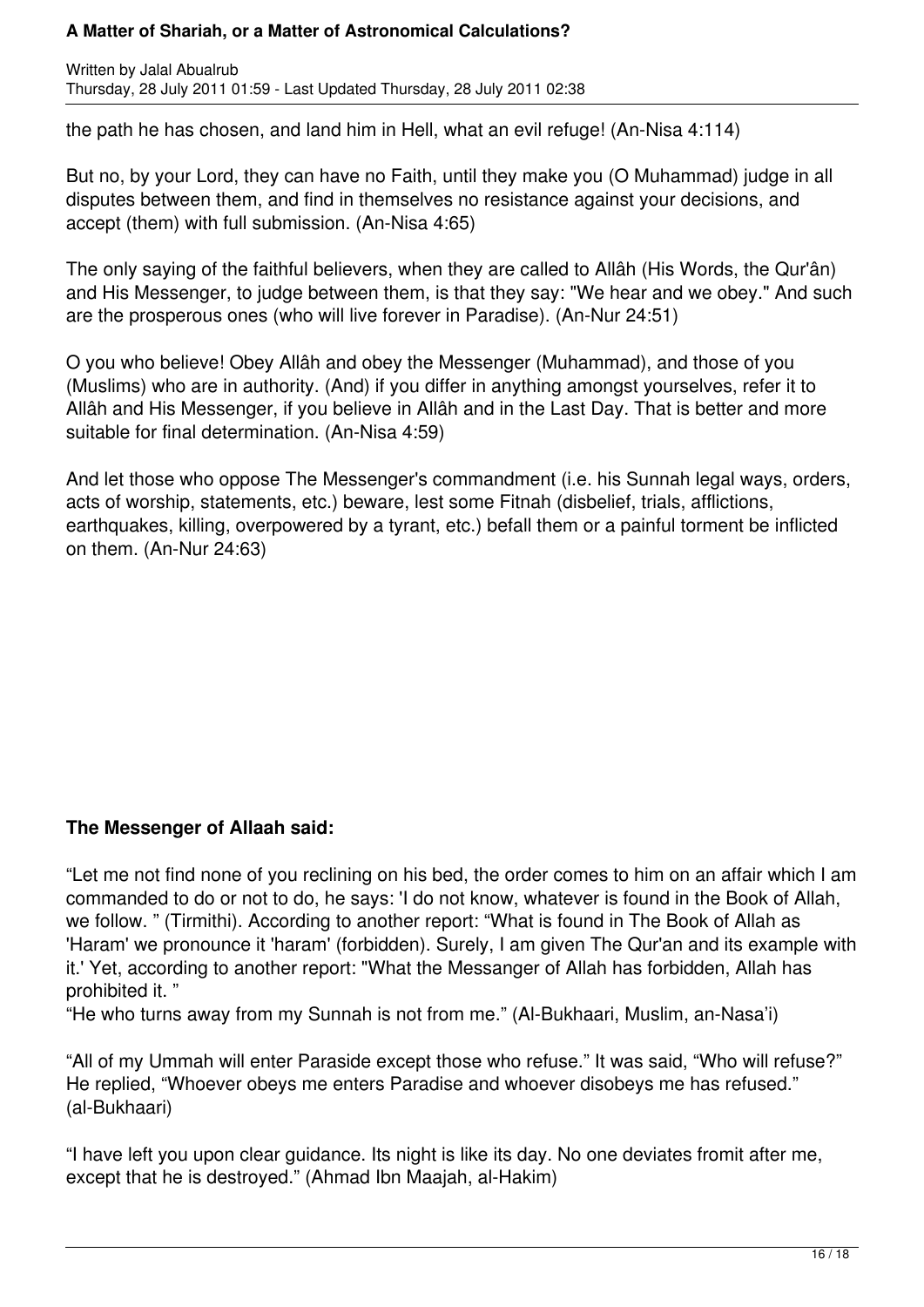#### annan onnan on onnan onnan onnannan on ö

Whoever talks in the matter of the planets, then he has entered into part from the parts of magic.

Sunan Abu Dawood (Saheeh with the authenticity of Imaam Muslim)

 صَلَّى اللهُ عَلَيْهِ وسَلَّم َ**Muhammad ,Mankind of best the Did ever do it?**

**Did the best of all generations, Muhammad's Companions ever do it?**